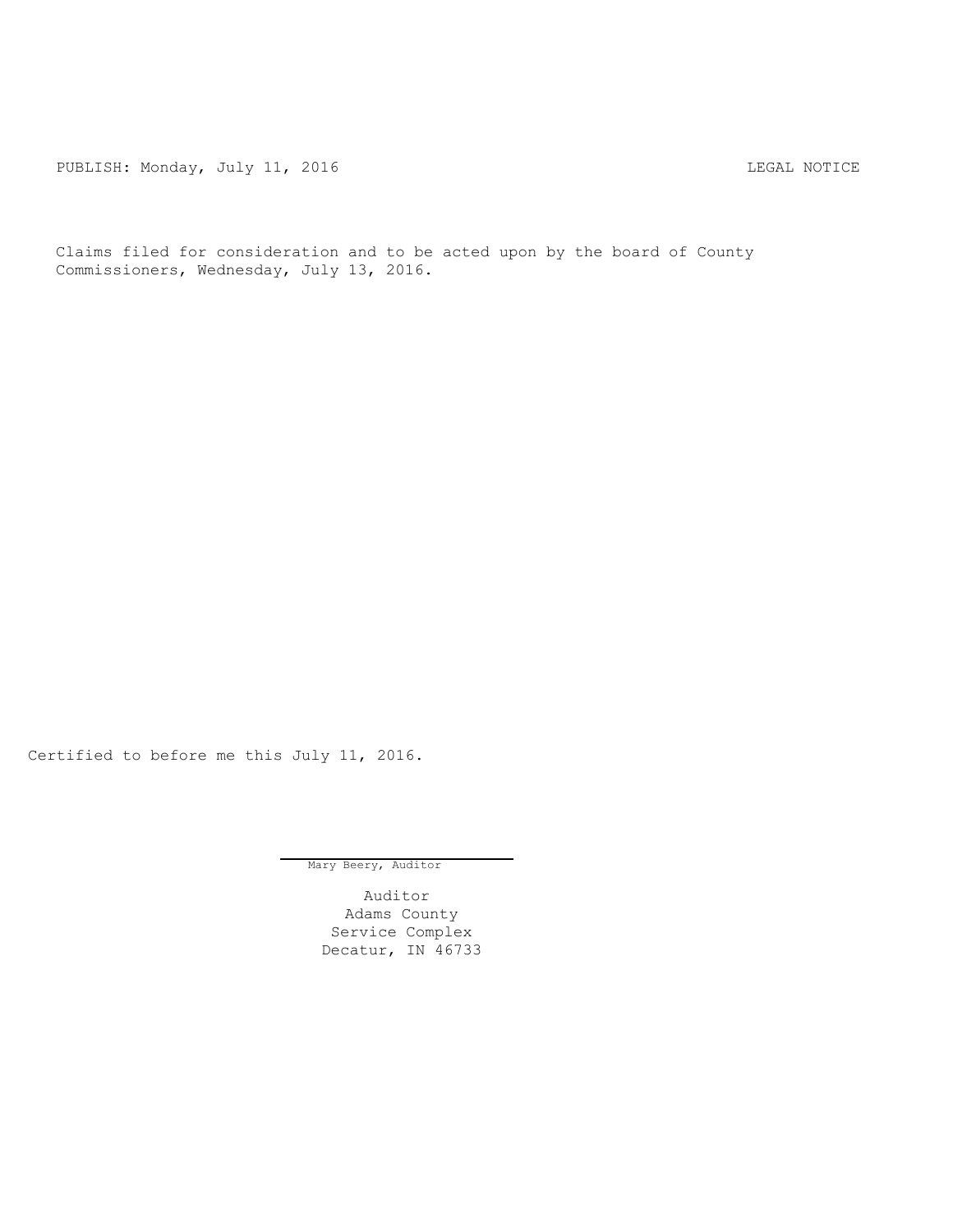

## **Claims Docket for Newspaper Adams County, Indiana**

## For Period: **6/15/2016** to **6/28/2016**

*313 W. Jefferson St. Decatur, IN 46733 (219) 724-2600*

## Date Claims to be Paid: **7/13/2016**

| Vendor                                | Amount    | Vendor                                | Amount    |
|---------------------------------------|-----------|---------------------------------------|-----------|
| Adams Memorial Hospital               | 46,430.94 | Indiana Michigan Power                | 577.99    |
| Appraisal Research Corporation        | 9,197.58  | Berne Ready Mix                       | 1,642.89  |
| Suburban Propane LP                   | 93.50     | Brateman's, Inc.                      | 180.94    |
| Butler, Fairman, & Seufert            | 4,104.00  | <b>Charles Bowers</b>                 | 2,333.33  |
| Chet's Pest Control                   | 90.00     | City Of Decatur                       | 3,121.01  |
| <b>Complete Printing Service</b>      | 1,952.00  | Decatur Daily Democrat                | 216.32    |
| <b>Decatur Dental Services</b>        | 487.50    | Decatur Postmaster                    | 215.00    |
| Douglas L. Bauman                     | 138.00    | Erie Haven                            | 589.35    |
| Everett Refrigeration & E             | 316.05    | Gordon Food Service                   | 2,312.23  |
| Graybar                               | 1,170.99  | Haggard-Sefton & Hirschy Funeral Home | 400.00    |
| Hilty Engine Service                  | 50.73     | Innovative Concepts                   | 427.44    |
| Lehman Feed Mill                      | 3,113.00  | Mark S. Gresla, MD                    | 420.25    |
| Park Center, Inc.                     | 216.00    | Patrick R Miller                      | 100.00    |
| Quill Corporation                     | 277.36    | Ronnie L. Smitley                     | 100.00    |
| Roto-Rooter                           | 200.00    | Sherwin-Williams                      | 209.37    |
| St. Joseph Health Systems, LLC        | 1,332.36  | Summit Radiology, PC                  | 242.99    |
| Teryl R. Smith                        | 9.92      | Tractor Supply Credit Plan            | 109.99    |
| West Payment Center                   | 327.03    | CenturyLink                           | 57.89     |
| South Adams Community Schools         | 986.37    | Adams Central Community S             | 1,000.00  |
| Jay County REMC                       | 52.21     | Don Myers Plumbing                    | 294.56    |
| Youth Opportunity Center, Inc         | 3,080.00  | Summit City Reporting, Inc.           | 459.22    |
| Nursing2016                           | 29.90     | Chad W. Sprunger                      | 935.85    |
| Geneva Post No 6751 Veterans          | 50.00     | Kristina Nichols                      | 133.45    |
| Kriegel's Inc.                        | 1,423.00  | <b>Karen Fouts</b>                    | 136.13    |
| <b>Expert Transmission</b>            | 142.80    | Harvest Land Co-op                    | 95.91     |
| Wal-Mart                              | 64.41     | Adams County Truck Repair, Inc.       | 1,745.73  |
| OnlyInternet.Net Broadband & Wireless | 306.00    | Timothy E. Baker                      | 25.00     |
| Beth A. Webber                        | 1,064.48  | Michael G. Werling                    | 585.00    |
| Troyer's Market LLC                   | 2,637.73  | <b>Uricks Trucking</b>                | 2,670.00  |
| Tracy Heltz Noetzel                   | 561.26    | Dick J. Beard                         | 267.81    |
| Kevin Burkhalter                      | 50.00     | Michelle Hackenjos                    | 244.89    |
| Deborah A. Schantz                    | 934.00    | PC Mall-Gov                           | 6,903.49  |
| <b>Stationair's Express</b>           | 1,123.51  | Landon Patterson                      | 2,900.00  |
| Moore Medical Corporation             | 1,527.12  | Habegger's Ace Lumber #4488           | 22.97     |
| Schwartz Steel LLC                    | 15.82     | Plak Smacker                          | 293.80    |
| FlexPAC                               | 1,496.93  | RICOH USA, INC.                       | 448.63    |
| Decatur Ace Hardware                  | 556.49    | WM Imaging Solutions, Inc.            | 34.40     |
| Michael Ainsworth                     | 2,303.00  | Allen County Treasurer                | 1,100.00  |
| K-Tech Specialty Coatings Inc.        | 7,666.44  | Data Strategy                         | 10,786.00 |
| Phil Eicher                           | 50.00     | Purdue CES Education Fund             | 17.24     |
| Mildred Strayer                       | 500.00    | Carnall, Andrews & Crell, P.C.        | 319.20    |
| Anna Steiner                          | 50.00     | Corrisoft                             | 300.00    |
| Central Customer Charges              | 209.46    | Sharp School Services                 | 2,980.00  |
| Ebberts Seed and Chemical             | 2,128.00  | Brad J. Weber                         | 25.00     |
| Janelle Staub                         | 136.16    | Jutte Excavating, Inc.                | 3,000.00  |
| <b>Star Insurance Agency</b>          | 5,250.00  | Asphalt Material, Inc.                | 15,565.30 |
| Pitney Bowes, Inc.                    | 306.00    | Mediacom                              | 98.91     |
| <b>Bryant Combine Parts</b>           | 320.51    | On-Duty Depot                         | 309.25    |
|                                       |           |                                       |           |